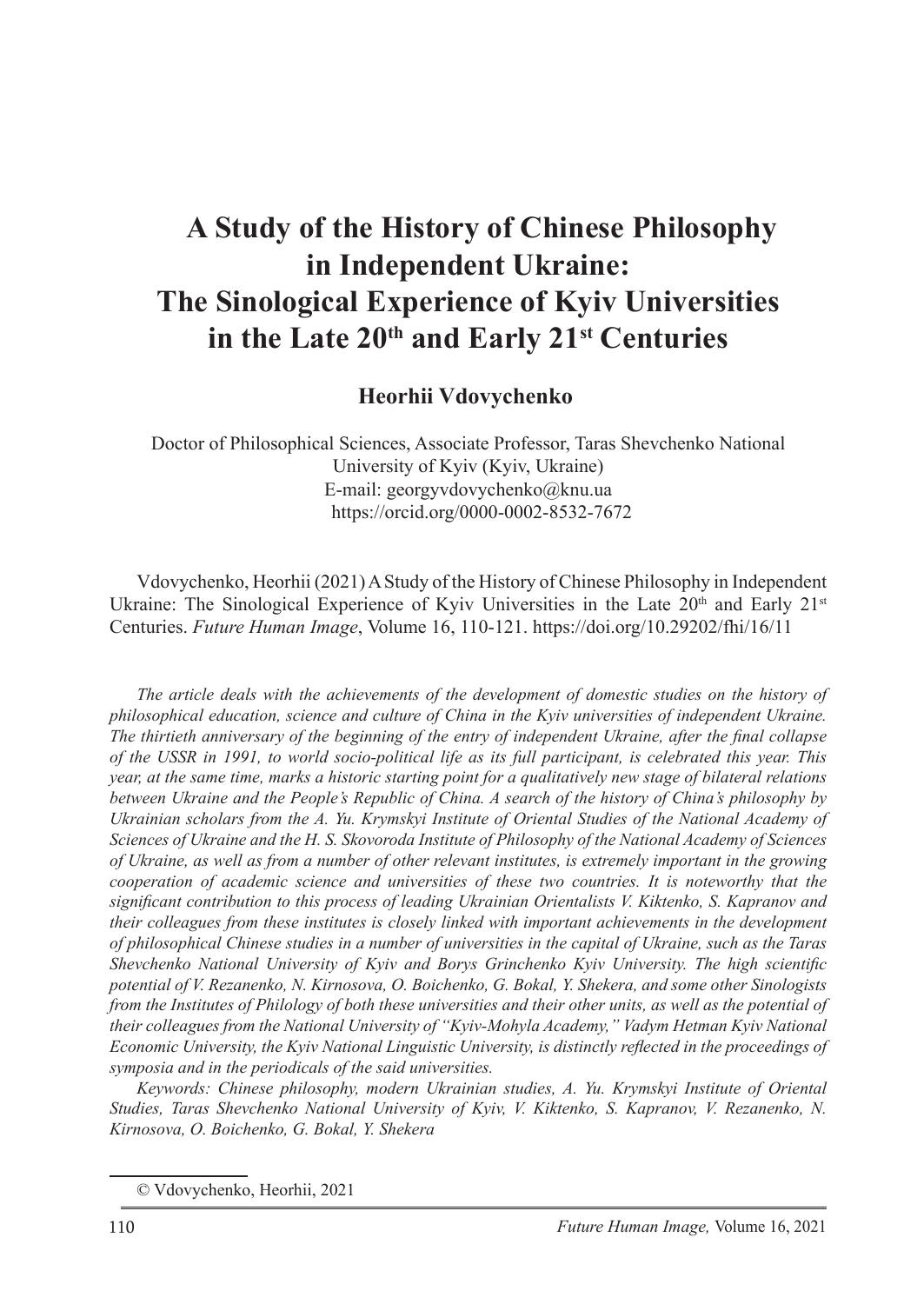Received: 5 September 2021 / Accepted: 12 October 2021 / Published: 15 November 2021

#### **Introduction**

The history of domestic studies in the history and culture of the Near, Middle, and the Far East began to be systematically explored by the community of Ukrainian Orientalists just after its independence, namely during the last three decades. The results of these searches were repeatedly covered in the papers of the staff of the A. Yu. Krymskyi Institute of Oriental Studies of the NAS of Ukraine in its periodicals, first of all in journals "The Oriental Studies" and "The World of the Orient." The second of them published articles by E. Kovalyova, L. Matveeva, E. Tsygankova and T. Shcherban, which considered the emergence of modern domestic Oriental studies in a number of higher education institutions of the Russian Empire, and later – in the Ukrainian SSR, in particular in the form of the All-Ukrainian Scientific Association of Oriental Studies (1926 – 1931). At the same time, a number of essays on the history of the new Oriental studies in Ukraine by the head of the Asia-Pacific Department of the said institute, Doctor of Philosophy Viktor Kiktenko deserves special attention. It was just him, one of the founders and President of the Ukrainian Association of Sinologists, the author of two thorough monographs on the history of Ukrainian Chinese studies (Kiktenko, 2002; Kiktenko, 2018) and some papers on its modern progress, for example (Kiktenko, 2019), who together with his colleagues, in particular V. Rezanenko, S. Kapranov and Y. Shekera, laid the solid foundations of all modern domestic philosophical Chinese studies. Their scientific destinies are jointly connected with the development of these researches in well-known Kyiv universities, in particular with the activity of both the global network of Confucius Institutes and a number of Sinological centers, such as the Confucius School of Borys Grinchenko Kyiv University and Center for Oriental Studies of the National University of "Kyiv-Mohyla Academy" (NaUKMA). More than 30 years of virtuous educational and scientific activity of these scientists, their colleagues and students are presented both in collections of materials of numerous Chinese studies symposia and on columns of a number of authoritative and curious, though small-circulation periodicals. Their list ranges from the bulletin "Oriental Languages and Literatures" and the collection of works "Humanitarian Studies" of the Taras Shevchenko National University of Kyiv and "Scientific Notes of NaUKMA" and "Magisterium" of the National University of "Kyiv-Mohyla Academy" to the collection of the scientific works "Ukrainian Oriental Studies" of the mentioned Confucius School. Thus, *the purpose* of this our research is to provide an overview of the main results of the development of studies on the history of philosophical education, science and culture of China in the universities of Kyiv in the era of independent Ukraine in the context of clarifying the content and specifics of modern domestic philosophical Sinology.

### **Chinese Studies in Independent Ukraine and Educational and Scientific Activity of Kyiv Universities: Historical and Philosophical Dimension of International Cooperation**

Relations between the Ukrainian and Chinese peoples known since Scythian times and associated with the Great Silk Road, and since 1949 – after the formation of the People's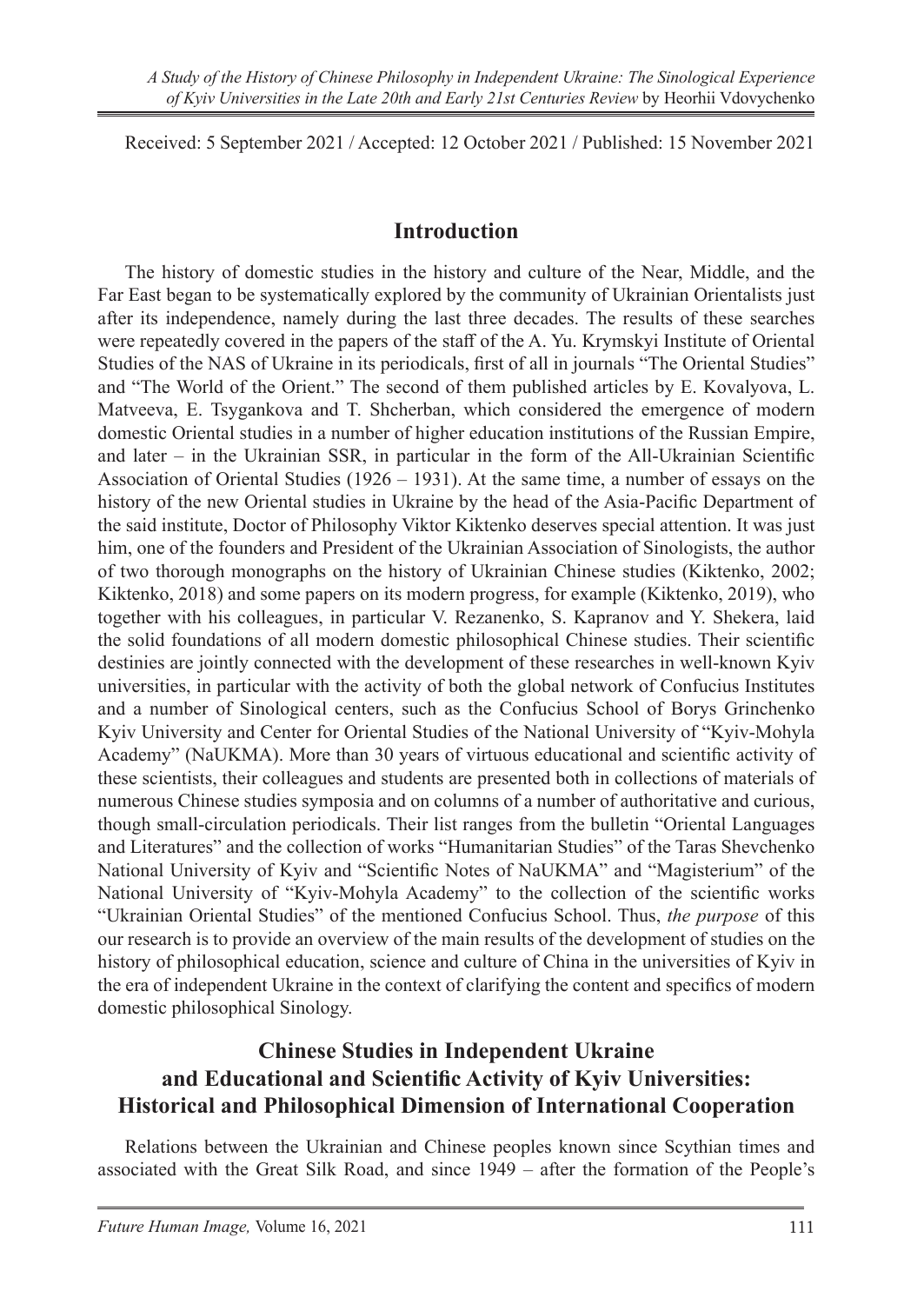Republic of China (PRC), have always been strengthened, including educational, scientific and cultural ties. Over the last three decades, these relations have reached an unprecedented level of socio-cultural interaction. One of its most notable pages is active and fruitful cooperation of them in the humanities – education and science, started in January 1992, shortly after the establishment of diplomatic relations between Ukraine and PRC. The main participants in this interaction from the very beginning were the recently established then leading domestic scientific institution on Oriental studies, namely the A. Krymskyi Institute of Oriental Studies of the National Academy of Sciences (NAS) of Ukraine, as a research institute of the Department of History, Philosophy and Law of this academy, and the Institute of World Economy and International Relations of the NAS of Ukraine, founded in the 1991 and closed in November 2013 by the decision of the Presidium of NAS of Ukraine. It is noteworthy that the well-known researchers of both these institutes at that time, namely V. Kiktenko and Vladislav Sednev, together with their colleague Serhiy Geranin, formed an initiative group for the establishment in Kyiv in 2003 of the Public Association "Ukrainian Association of Sinologists." Over the past two decades it has gained the status of a leading public center for the study of China and the development of Ukrainian-Chinese relations, especially in the field of education and science. Head of the Asia-Pacific Department of the first of the said institutes and Director of the Center for Contemporary China Tianxia Link LTD., V. Kiktenko is known as a leading modern representative of Chinese philosophical studies in Ukraine. He is also well-known as a co-organizer of the fourteen already traditional international scientific conferences "Chinese Civilization: Tradition and Modernity" held by this association in Kyiv in 2006-2020. At the same time, an important role in their establishment, as well as in laying the foundations of modern Ukrainian, in particular philosophical, Sinology in the leading Kyiv universities, was played by a doctoral student of the Institute of World Economy and International Relations of the NAS of Ukraine Vladyslav Sednev. Participant in the First Ukrainian-Chinese Scientific Conference "Ukraine-China" held in Kyiv in 1993, in particular, the author of the report "Development of Chinese Studies in Ukraine," he joined the process in the 1980s as one of its initiators in Kyiv universities yet in Soviet time.

V. Sednev was one of the first outstanding lecturers of Oriental studies in independent Ukraine, who formed the image of modern Sinology in some capital's universities, first as an Associate Professor of the Department of History and Law of Asia, Africa and Latin America at the Kyiv State University, and soon as Vice-Rector of the Department of Languages and Civilizations of the Far East at the Kyiv State Linguistic University. He was the author and co-author of a series of textbooks and articles published in Kyiv in the 1970s and 1980s on the history of Soviet-Chinese official relations, including those related to the history of Chinese culture. V. Sednev testified in them to the clear ideological transition of the Soviet power from a critical attitude to "Maoism" and foreign policy of PRC to a systematic reassessment of Soviet-Chinese relations due to Gorbachev's "perestroika." He also became one of the first domestic researchers of the phenomenon of PRC as a "global power" on the threshold of the third millennium, in particular, was the developer of Ukrainian-Chinese cooperation in the field of high technology. At the same time, he paid no less attention to the problem of studying Oriental languages in domestic universities in the light of considering the transition of these countries from the dialogue of pedagogical systems to the dialogue of cultures and civilizations. He devoted to this topic the section "Civilization Model of Modern China," written by him for the second book of the final volume "Civilizations of the East in the Context of Globalization" (2008) of the collective monograph "Civilization Structure of the Modern World: in 3 Vol."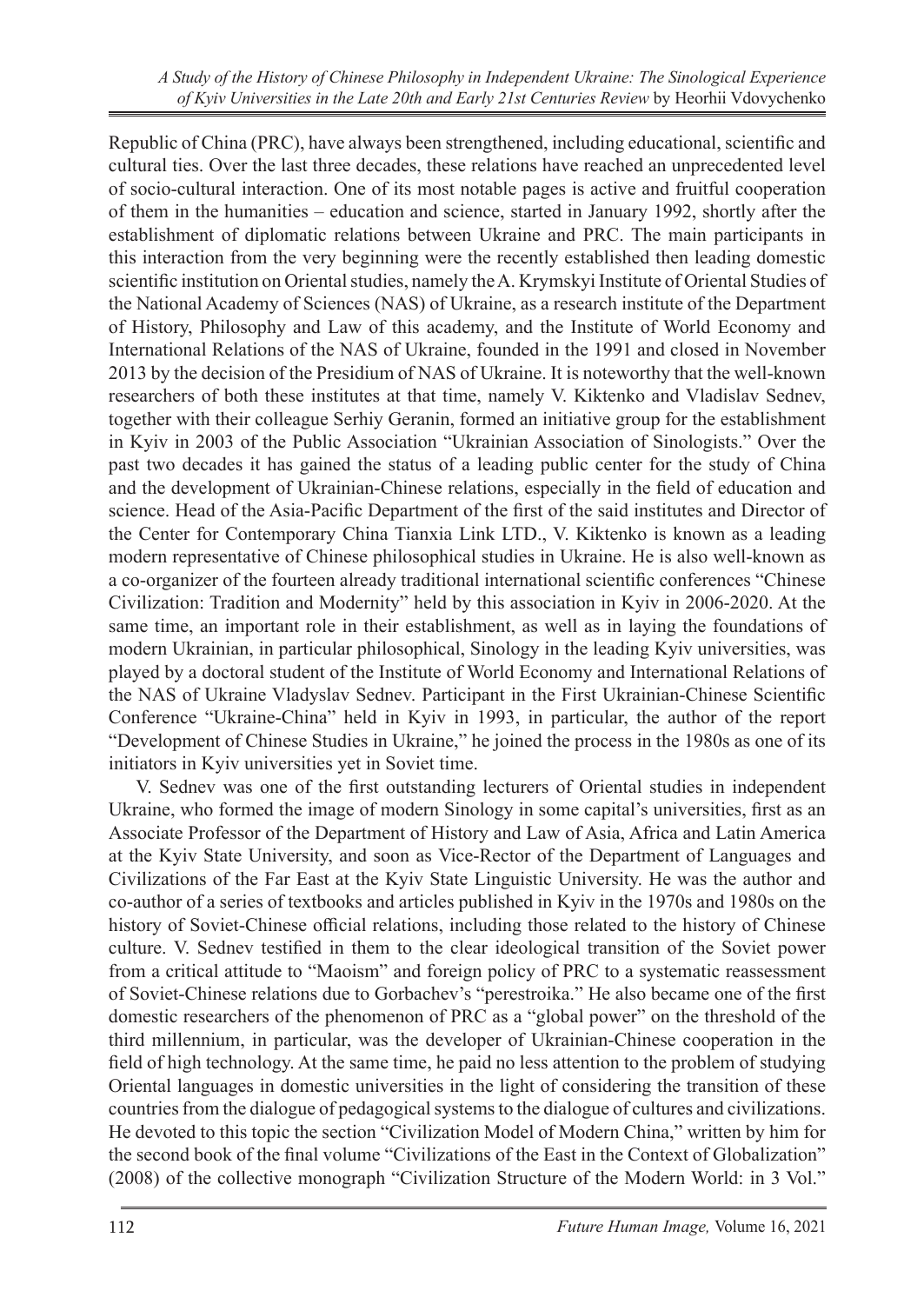Sednev and Kiktenko, as well as their colleagues from the mentioned academic institutes and universities, jointly determined by their educational and scientific activity in the early 1990s the establishment in the minds of the scientific community of Ukraine, domestic students and the general public of a fundamentally new image of PRC as one of Ukraine's leading partners and one of the leading centers of civilizational development of mankind from ancient times to the present. Largely thanks to them, the demythologization of the attitude of the Ukrainian postsoviet public to China is carried out, due, not least, to the massive acquaintance of Ukrainians with the realities of socio-cultural life in PRC in the 1990s. This process contributed to the formation over the next two decades in the public consciousness of the citizens of Ukraine of a lasting positive image of China as a very important partner of our country in the field of education and science.

The emergence of a qualitatively new type of Ukrainian Orientalist, primarily, in our opinion, just a Sinologist, has become possible both in the domestic higher school, classical universities and in the alternative public educational and scientific space, not least due to the fruitful cooperation of academic scientists from a number of authoritative and, simultaneously, newly established universities in Kyiv from the 1970s to the present. No less significant in its duration and scientific significance than V. Sednev's teaching work is V. Kiktenko's active cooperation with such Kyiv universities as the East-West Institute of Kyiv National Linguistic University, the Institute of Oriental Linguistics and Law, International Solomon University (ISU), etc. It is noteworthy that the branch of domestic philosophical Chinese studies systematically developed by him is very effectively cultivated by the scientific staff of the H. S. Skovoroda Institute of Philosophy of the NAS of Ukraine, first of all by the staff of its Sector of History of Eastern Philosophy, Doctors of Philosophical Sciences Y. Zavgorodnyi and A. Strelkova, i.e., in a published by them collective monograph (Zavgorodnyi, 2013). Thanks to them, in 2006, the Society of Researchers of Oriental Philosophies was founded on the basis of this Sector, the main task of which is the development of philosophical Oriental studies as a new direction of the Ukrainian humanities. One of the most famous members of this society is a senior researcher of the A. Yu. Krymskyi Institute of Oriental Studies of the NAS of Ukraine and, at the same time, a researcher of the H. S. Skovoroda Institute of Philosophy of the NAS of Ukraine, Serhiy Kapranov. He, like his friend Y. Zavgorodnyi, is a graduate of NaUKMA and has been teaching at his alma mater and in ISU for a long time, and for some time, he was a lecturer at Kyiv University "Eastern World." S. Kapranov, like V. Kiktenko, is one of the most authoritative and most published in Ukraine domestic researchers of philosophical education, science and culture of China and Japan from ancient times to the present. Studying Japanese civilization in its relations with a number of other cultures of the Ancient East as the author of papers on Sanskrit in the culture of Japanese Buddhism or on the main currents of Japanese Confucianism during the Edo period, he paid special attention to Taoism. This is clearly reflected, in particular, in his research on early European explanations of the Tao and the study of "Tao de Ching" in Europe in the nineteenth and twentieth centuries, as well as in his speech in a TV program "Invasion" on "Taoism is the Path to Immortality" (the TV channel "Gamma", February 26, 2016).

One of the most experienced Ukrainian Sinologists is a recognized specialist in Oriental Hieroglyphic Writing, Doctor of Philology Volodymyr Rezanenko, well-known lecturer at NaUKMA and Borys Grinchenko Kyiv University. Inspirer and co-founder of the Center for Oriental Studies of the NaUKMA, the initiator of the already traditionally held at the "Days of Science" of the university meetings of the scientific seminar "Source Studies in the Methodology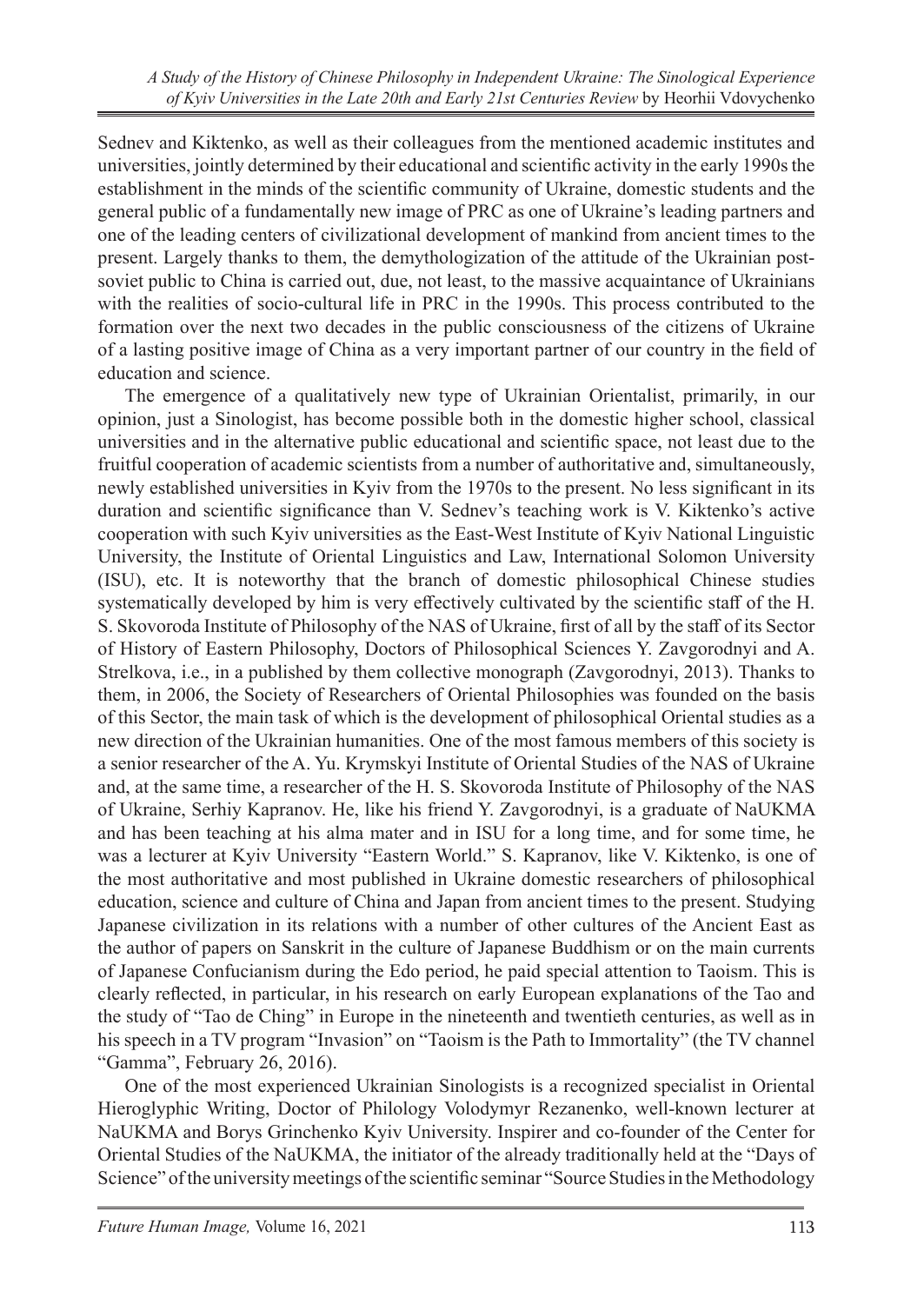of Chinese Studies," he is the creator and head of the Confucius School of Borys Grinchenko Kyiv University. Like S. Kapranov, V. Rezanenko combines his long-standing interest in the history, writing and culture of Japan with the study of Chinese philosophy and culture. Noted domestic public figure, head of the Ukrainian Association of Scientific, Technical and Cultural Cooperation with the countries of the Asia-Pacific region, he, since the 1970s, has been one of the first long-term researchers of the phenomena of Japanese and Chinese semantic and graphic writing. V. Rezanenko studies the topic of adequate interpretation of religious and philosophical teachings of China on the example of problems of the semantics of cyclic signs of the Taoist circle and the semantic-graphic structure of hieroglyphic symbols of the five elements of Chinese cosmogony, analyzing the principles of classical schools of Chinese philosophy through the prism of explanation internal forms of Chinese characters. Oleksandr Boichenko, Doctor of Philosophy, Scientist at the Center for Humanitarian Education of the NAS of Ukraine, was a much younger graduate of the very same university as V. Rezanenko. He studied the history of the same schools of Chinese philosophy in two dissertations defended by him in the alma mater: "The Relationship between Natural and Human as a Problem of Ancient Chinese Philosophy (Comparative Analysis of Taoist and Confucian Interpretations)" (2000) and "Statehood in Ancient Chinese Philosophy: Paradigms of Comprehension" (2012). No less significant achievement of this promising, but, unfortunately, deceased scholar, who was a condisciple of the author of this article in the Taras Shevchenko National University of Kyiv during 1992 – 1997, is his last monograph (Boichenko, 2003) and a number of last articles devoted to the history of Confucianism, Legalism and Mohism.

Illustrious Sinologists Ganna Bokal and also, unfortunately, the late Yaroslava Shekera, both of whom are graduates, as well as their already said colleagues, of the Taras Shevchenko National University of Kyiv, and the first studied at the Faculty of Philosophy, and the second – at the Institute of Philology, devoted themselves to teaching at the alma mater for almost the last two decades. G. Bokal is the author of interesting essays on the history of early Taoism (Bokal, 2010), Tibetan Buddhism, and, at the same time, on the history of ancient Indian philosophy in the professional philosophical periodicals of her native university. Curiously, she devoted the paper (Bokal, 2013) to the problem of clarifying the meaning of the concept "Eastern philosophy" in view of her assessment of the contribution of domestic Orientalists to awareness of such Oriental "lines of philosophical culture" as "Indo-Vedic" and "Chinese-Confucian". Y. Shekera initiated three major Chinese studies projects in alma mater, f.e. organized a textbook of Chinese literature of the third and sixth centuries, "Philosophical Poetry of Medieval China" (2010) and wrote a textbook on the history of Chinese literature of the sixth and thirteenth centuries (Shekera, 2013).

She embodied in them the experience of her work as both an Associate Professor of Department of Chinese, Korean and Japanese philology, Institute of Philology of the native university, and also an Associate Professor of Oriental studies at the Open International University of Human Development "Ukraine." Her numerous profound publications on the history of Taoism and the representation of its foundations in the poetic heritage of ancient China became the real decoration of the bulletin "Oriental Languages and Literatures" of this institute and of no less authoritative periodicals "The Oriental Studies" and "The World of the Orient" of A. Krymskyi Institute of Oriental Studies of the NAS of Ukraine. Nadiya Kirnosova, a well-known domestic translator from Chinese, is an Associate Professor of the Department (renamed the Department of Languages and Literatures of the Far East and South East Asia in 2016) and an active scientific secretary of the Ukrainian Association of Sinologists. A graduate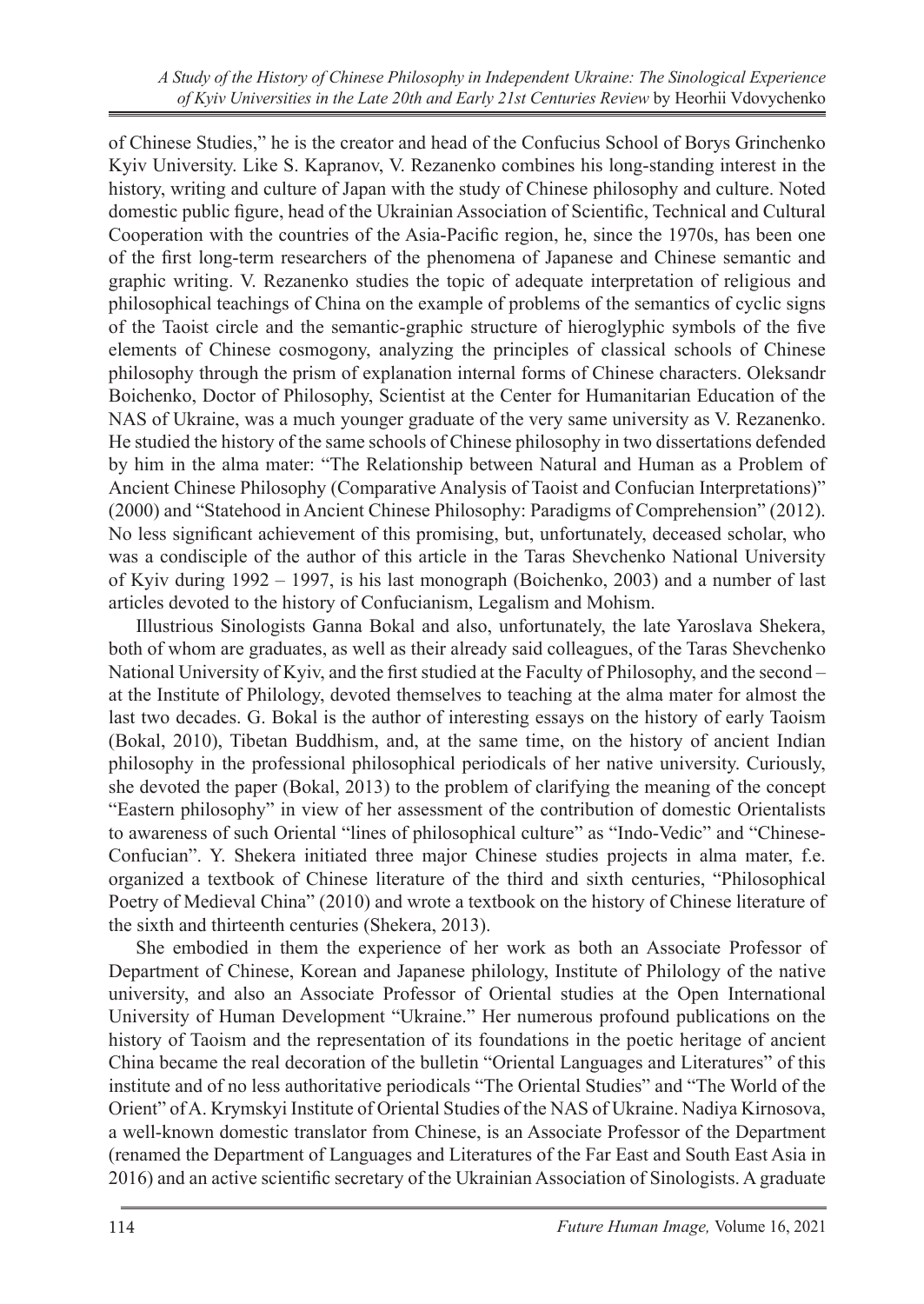of NaUKMA, she is a recognized specialist in the field of phonetics of the Chinese language and linguistics, as well as the history of Chinese literature as Y. Shekera. Studying, first of all, Chinese pilgrimage prose and its genre-thematic paradigm, she carefully examines the topic of how to organize data in Chinese characters, such as the reflection of objective and subjective knowledge about the world.

## **Study and Popularization of the History of Chinese Philosophy, Philosophical Education, Science and Culture in China in the Universities of Ukraine: the Experience of the Kyiv Universities of the Late 20th – Early 21st Centuries**

In our opinion, the assessment of the level of development of philosophical Chinese studies in the capital universities of independent Ukraine presupposes not only a generalized review of the figures of its leading representatives and their ideas, begun in the mentioned works of V. Kiktenko. It also requires evaluation of the achievements of research work both by themselves and their colleagues and students in the context of analyzing the array of inquiries on the history of philosophical education, science and culture in China contained in the periodicals of all these universities. The focus of this part of our article is the progress of the study of the history of Chinese philosophy by Ukrainian scientists over the past three decades in five capital universities, first of all in the Taras Shevchenko National University of Kyiv, and also: National University of "Kyiv-Mohyla Academy," Borys Grinchenko Kyiv University, Kyiv National Linguistic University and Vadym Hetman Kyiv National Economic University. Oriental studies of subdivisions of these universities, as well as a number of Sinological research centers in their composition, are very closely related to significant advancement in the learning of this issue in the A. Yu. Krymskyi Institute of Oriental Studies of the NAS of Ukraine and also in the H. S. Skovoroda Institute of Philosophy of the NAS of Ukraine. The Chinese studies of staffs of the Institute of Philology and the Faculty of Philosophy of the first of these universities deserve special attention. It is presented in the bulletins "Oriental Languages and Literatures" and "Philosophy," as well as in collections of scientific papers, f.e. "Humanitarian Studies," and in the digests of the international scientific conference "Days of Science of the Faculty of Philosophy." No less interesting is the experience of studying the history of Chinese philosophy and also its philosophical culture in NaUKMA by members of its Center for Oriental Studies and the Oriental Circle, which is covered in "Scientific Notes of NaUKMA", in particular in their updated format from 2018, and additional "Magisterium." An important source of consideration of the achievements of NaUKMA Sinologists is the materials of the "Days of Science" of this university, such as the seminar "Source Studies in the Methodology of Chinese Studies" traditionally organized by the mentioned center, and international conferences such as three ones dedicated to the memory of the co-founder and the first director of the A. Krymskyi Institute of Oriental Studies of the NAS of Ukraine Omeljan Pritsak. Collection of scientific works "Ukrainian Oriental Studies" is one of the most notable Ukrainian Sinological periodicals, founded by the Institute of Oriental Languages of the Kyiv National Linguistic University, which is currently published by the Institute of Philology and the Faculty of History and Philology, Borys Grinchenko Kyiv University.

A significant contribution to the progress of philosophical Chinese studies in Ukraine belongs to the said Vadym Hetman Kyiv National Economic University, which since 2006 has been actively involved in the preparation and holding together with the A. Yu. Krymskyi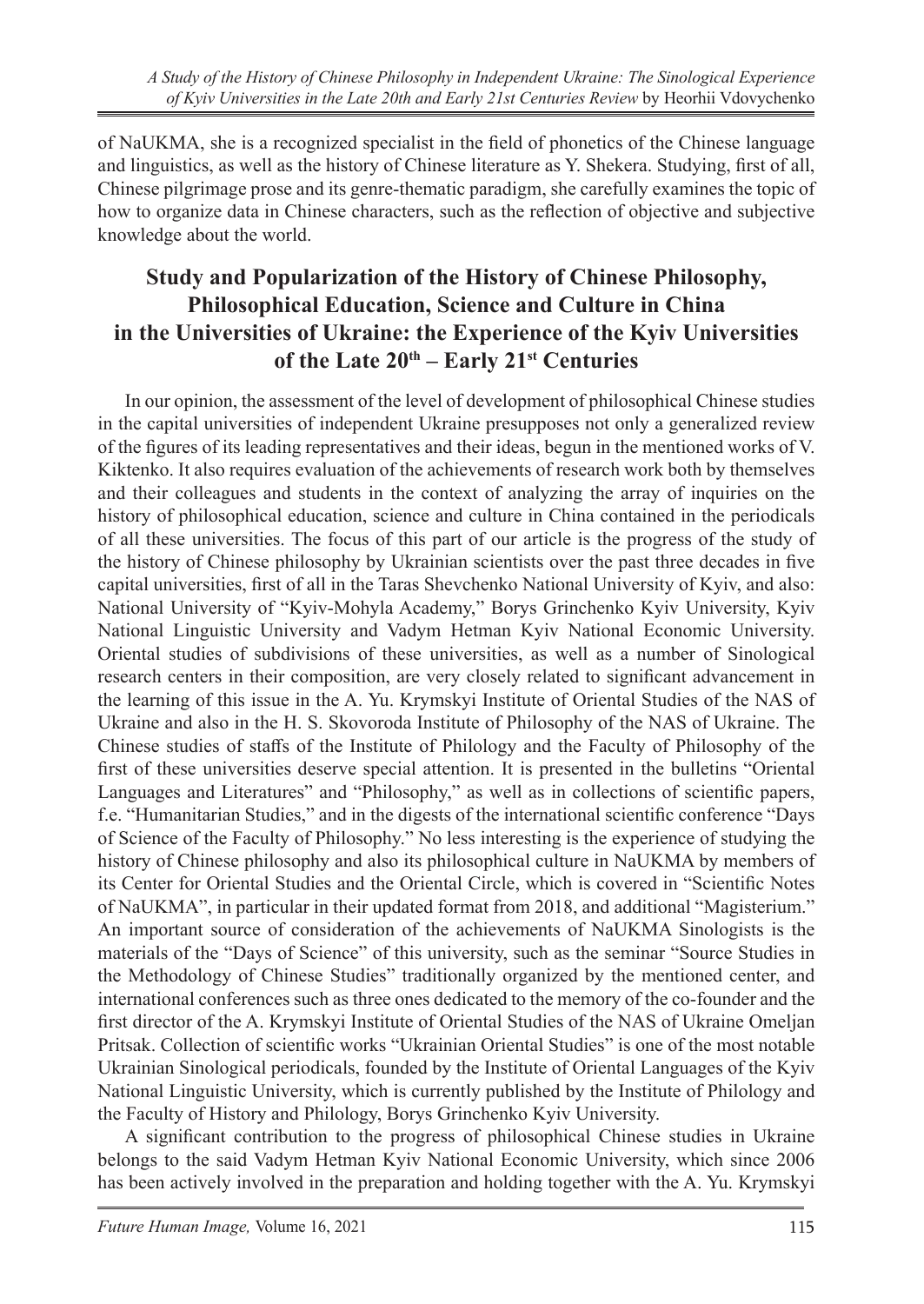Institute of Oriental Studies of the NAS of Ukraine of the international scientific conference "Chinese Civilization: Traditions and Modernity." Held by him for the fourteenth time in Kyiv in November 2020 together with the National Institute for Strategic Studies and the Ukrainian Association of Sinologists, it was presented in the section "Studies of Chinese Civilization: History, Philosophy and Culture," as always, by profound and relevant reports of students and professors of these universities. We note among them two speeches by candidates of historical sciences of the Taras Shevchenko National University of Kyiv, dedicated to its great contribution to educational and scientific ties with PRC and Chinese studies at this university: "Chinese Students at Taras Shevchenko KSU (1950s – early 1960s)" by O. Kupchyk and "Practice and Problems of Studying Sources on the History of Ancient China at the Historical Faculty of Taras Shevchenko National University of Kyiv" by V. Urusov. Covering the training since 2015 at the mentioned Faculty of students majoring in Oriental studies (Chinese studies), the known lecturer of the Center for Studies of Modern China at this university V. Urusov noted their study of Confucian, Taoist and Buddhist canons and many other sources on the history and culture of ancient China. Both the proceedings of this conference and the scientific journal "Chinese Studies" jointly founded by these two institutions clearly testified to the very successful continuation of the first bilateral symposia of the early 1990s, especially the First Ukrainian-Chinese Scientific Conference "Ukraine-China: Ways of Cooperation" (1993). Along with V. Kiktenko's and S. Kapranov's publications, in particular, the paper of the second of them, "The "Tao de Ching" Study in Europe in the First Half of the  $19<sup>th</sup>$  Century", this year's journal "Chinese Studies" contains an article "The Tao Concept: Metaphysics, Ethics and Mimetics in the Collective Imagination" by the ex-graduate student of the Kyiv National Linguistic University P. Kretov. Also, the magazine "Ukraine-China," which, with support of the Chinese Embassy and the A. Krymskyi Institute of Oriental Studies of the NAS of Ukraine, has been published by the Ukrainian Association of Sinologists for more than twenty years, has repeatedly issued papers on cooperation between Ukrainian universities, especially in Kyiv, with Chinese educational institutions.

Taras Shevchenko National University of Kyiv is a leader among universities in the capital of Ukraine in educational and scientific partnerships with the universities of PRC. It has existing agreements with Beijing and more than twenty other Chinese universities in 2021, including the Confucius Institute, on many various projects, for example, joint training of graduate students. And the international Conference of this Institute has become a tradition dedicated to its achievements and prospects, which in his reports, like "Cooperation of the Confucius Institute of the Taras Shevchenko National University of Kyiv with Educational Institutions of Ukraine and China" in 2017, highlighted its director O. Goncharenko. With the activity of this institution is closely connected the work of the Department of Languages and Literatures of the Far East and South East Asia, Institute of Philology, whose staff, mainly Y. Shekera, N. Kirnosova, and their colleagues issued articles mainly on the history of ancient Chinese literature and philosophy in the "Oriental Languages and Literatures". Since 1997, when this bulletin was founded, Chinese studies have been published in it, covering the development of Chinese philosophical education, science and culture since ancient times, such as in the papers by S. Kostenko, O. Kozoriz, O. Slipchenko, I. Shcherbakov, N. Kirnosova and, mainly, Y. Shekera, to the  $21^{st}$  century, as in the papers of the same N. Kirnosova and D. Haryshyna. The progress of Sinology at this institute in the 1990s and 2000s is largely due to the research and educational work of Serhiy Kostenko, an article in memory of whom (Popova & Isayeva, 2019) published two years ago in the magazine "Ukraine-China." A recognized examiner of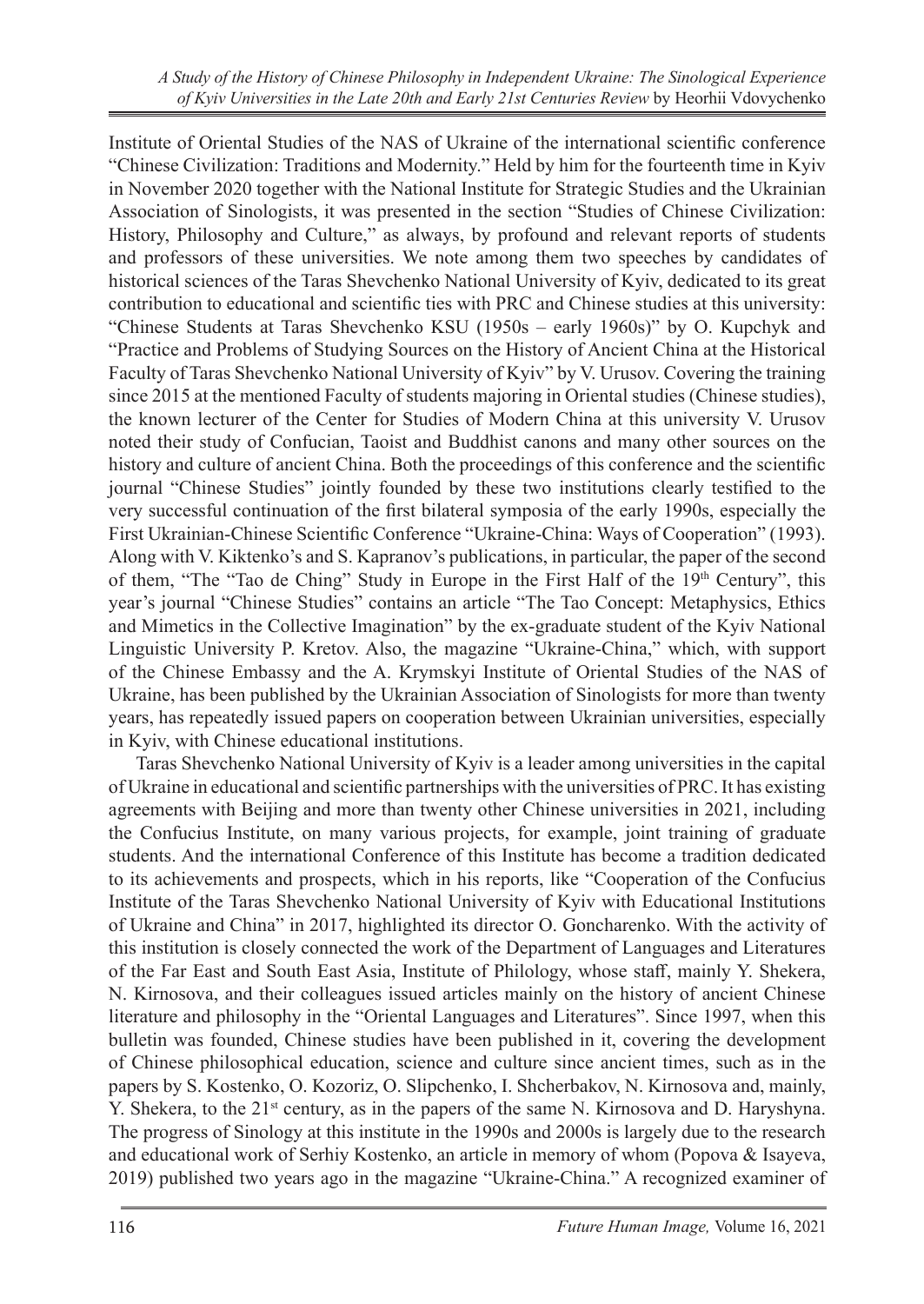the language and lexicography of ancient China, such as the researcher of the etymological dictionary of characters "Shuowen Jiezi" and the life of its author Xu Shen, he sought to trace the links between language and culture, to reveal symbolic codes of old Chinese philosophical treatises and iconic works of Chinese literature (Popova & Isayeva, 2019), i.e., in the paper "On the Problem of Periodization of Ancient Chinese Literature" (1998). Interestingly, most of the Chinese studies in this bulletin covers more than two thousand years of development of Chinese folklore and literature, addressing the problem of their conditionality by ancient Chinese philosophy and offering an analysis of its leading schools in terms of their role in shaping the language and, in general, the cultural tradition of China.

If the article "Plots of Ukrainian and Chinese Fairy Tales, Images of the Main Characters (Comparative Analysis)" (2010) by Olexander Kozoriz raises the topic of the probable connection between Ukraine and China at the very beginning of their mythologies, the article "Buddhist philosophy of China and Central Asia and Its Influence on Far Eastern Literature" (2009) by Yaroslav Shcherbakov, a lecturer at the Department of Oriental Languages and Translation, is based on his dissertation "Buddhist Motives in Yuan Drama." The most representative in this list is a series of papers on the history of Chinese literature of the Middle Ages and the influence on it of the philosophy of ancient China by M. Shekera, the materials of which were used by her in the said monographs and who has repeatedly explored the influence of Buddhism on Chinese literature, f.e. (Shekera, 2015). In the papers "The Metaphor of Sleep in Taoist Philosophy and in Su Shi's Poetry (1037-1101)" (2010) and "The Taoist Concept of Emptiness in the Treatises of Lao-Tzu and Chuang-Tzu as the Basis of the Chinese Worldview" (2012), she again raised the cross-cutting theme for her scientific analysis of the role of Taoism in the history of Chinese culture, to which a significant amount of her articles in "The World of the Orient" and other Ukrainian periodicals are devoted. In one of her last lifetime papers, "The Nature of Meditativeness of Chinese Classical Poetry and Ukrainian Poetry of the XIX – early XX Centuries: An Experience of Comparative Analysis" (2019) Y. Shekera made one of the first attempts to compare the works of famous Ukrainian modern poets B. Grinchenko and M. Voronoi with Chinese poetry of the eighth – twelfth centuries, in the light of a thorough analysis, including the ideas and masterpieces of the Buddhist poet-monk Hanshan. At the same time, in articles by N. Kirnosova, O. Kozoriz and their colleagues, f.e. "Cognitive Linguistics in China: History and Terminology" (2012) and "Objective and Subjective Beginnings of Knowledge About the World Reflected in Chinese Characters" (2015) of the first of them and in "The Largest Semantic Field of China's Noosphere" (2016) of the second, raised a question of specifics of the development of the Chinese language picture of the world and its conditionality by Chinese traditional mode of life, language practice, and philosophy. In addition, the assistant of the Department of Languages and Literatures of the Far East and South East Asia, Institute of Philology, Darya Haryshyna, researcher of the concept of the human personality of Lu Xin as the famous participant of the "Movement for a New Culture", considered in the article "Philosophical Understanding of the Human Personality: Western and Chinese Models" (2019) the topic of the specifics of Chinese ethnopsychology in the light of the assessment of the historical place of anthropological issues in Confucianism, Taoism and Buddhism.

An example of an in-depth analysis of this topic in Ukraine in the 1990s in the almanac "Multiversum" of the H. S. Skovoroda Institute of Philosophy of the NAS of Ukraine, as well as in the bulletin "Philosophy. Politology" of the Faculty of Philosophy of the Taras Shevchenko National University of Kyiv, are articles by a graduate of this university, Doctor of Philosophy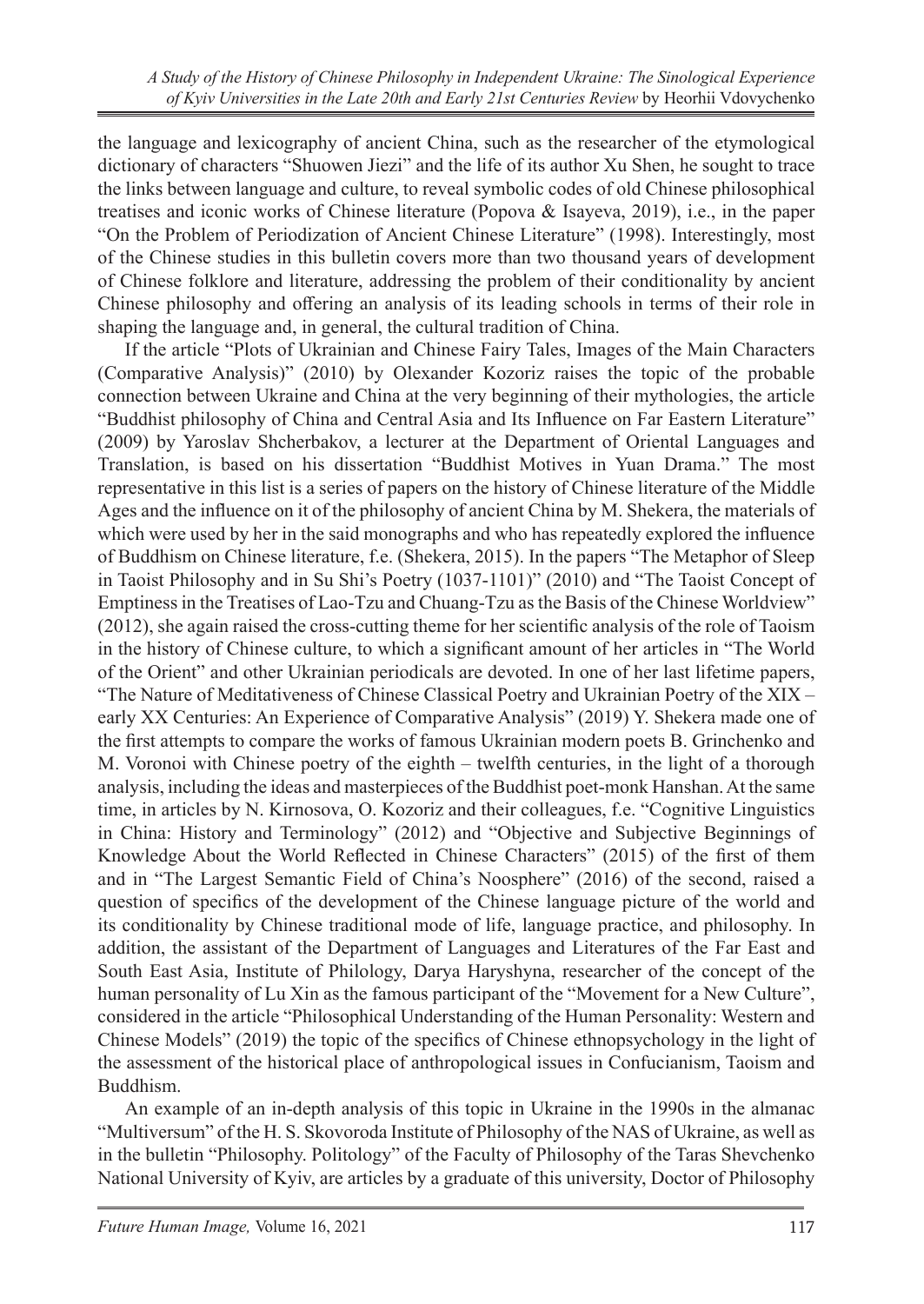Olexander Boichenko. He raised in them "the problem of natural and human" and the exegesis of their interdependence at the stage of formation of ancient Chinese philosophy, in particular in early Taoism (Boichenko, 1998) and Confucianism (Boichenko, 1999), and summarized all the conclusions in the candidate's thesis "The Relationship Between Natural and Human as a Problem of Ancient Chinese Philosophy (Comparative Analysis of Taoist and Confucian Interpretations)" (2000). The monograph (Boichenko, 2003), published by the Center for Humanitarian Education of the NAS of Ukraine, in which O. Boichenko worked until the end of his life, was the result of his investigation on this topic. And during the writing of his doctoral thesis "Statehood in Ancient Chinese Philosophy: Paradigms of Comprehension" (2012), namely in 2009 – 2011, he drew attention to the views of Legalism and Mohism on social life and statehood, as well as on the teachings of Confucius and the ideas of his followers Mencius and Xunzi in this regard, including the article "The Doctrine of Education and Upbringing in the Philosophy of Early Confucianism" (2012) in the digest of the scientific works "Humanitarian Studies." The paper "Philosophy of Confucian Education" (2018) by associate professor V. Khavronenko in the bulletin "Sofia" of the same university is devoted to the same topic. G. Bokal, an associate professor of the Department of History of Philosophy at the Faculty of Philosophy, is also a famous researcher of the history of Chinese philosophy, published in periodicals both alma mater, such as in the bulletin "Philosophy" (Bokal, 2009) and "Humanitarian Studies" (Bokal, 2010), and the H. S. Skovoroda Institute of Philosophy of the NAS of Ukraine. Asking in the first of these articles the question of authentic terms in the historical and philosophical study of ancient China, and in the second one considering the principle of "inaction" in the philosophical legacy of early Taoism, she summarized in a paper (Bokal, 2013), published in the journal "Philosophical Horizons," her above-mentioned vision of the phenomenon of "Eastern philosophy."

One of the illustrative examples of G. Bokal's reading of this phenomenon is her report "Relevance of the Study of Logical and Epistemological Specifics of Chinese Philosophy," delivered by her as the head of the subsection "Problems of History of Oriental Philosophy" at the international scientific conference "Days of Science of the Faculty of Philosophy – 2015," Taras Shevchenko National University of Kyiv. Its materials point at the very close attention of its participants to ancient Chinese philosophy in view of their study of the principles and history of Taoism ("Tao as the Highest Law and Substantial Basis of the Universe" by T. Danilov and "The Concept of Harmony and Its Main Characteristics in Postclassical Taoism on the Example of the Text "Huai Nan Tzu" by A. Petritsyuk) and also Confucianism ("Logical and Semantic Analysis of the Confucian Principle "Zhengming" by V. Khavronenko and "The Principle "Zhengming" in the Philosophy of Confucianism" by O. Gordienko). As follows from the materials of the said conference in this and previous years, the attention of their partakers was drawn to the history of ancient Chinese philosophy and its studying in Ukraine in the  $20<sup>th</sup>$  – early  $21<sup>st</sup>$  century. Of particular note is the participation of Doctor of Philosophical Sciences, Professor Serhii Rudenko, Center for Chinese-European studies at the Guangdong University of Petrochemical Technology (Maoming, PRC) in the theme "The Images of Europe and Asia in Current Cross-Cultural Practices" at this conference in 2020 and in section 16 "Chinese-European Studies" at the conference this year. Deputy Dean of the Faculty of Philosophy, Taras Shevchenko National University of Kyiv, spoke at the first of them on the topic "The Studies on Ancient Chinese Philosophy in Soviet Ukraine" on the basis of the article (Rudenko & Liashenko, 2020) about a significant event in the history of domestic philosophical Chinese studies. Its topic is the publication by then well-known figures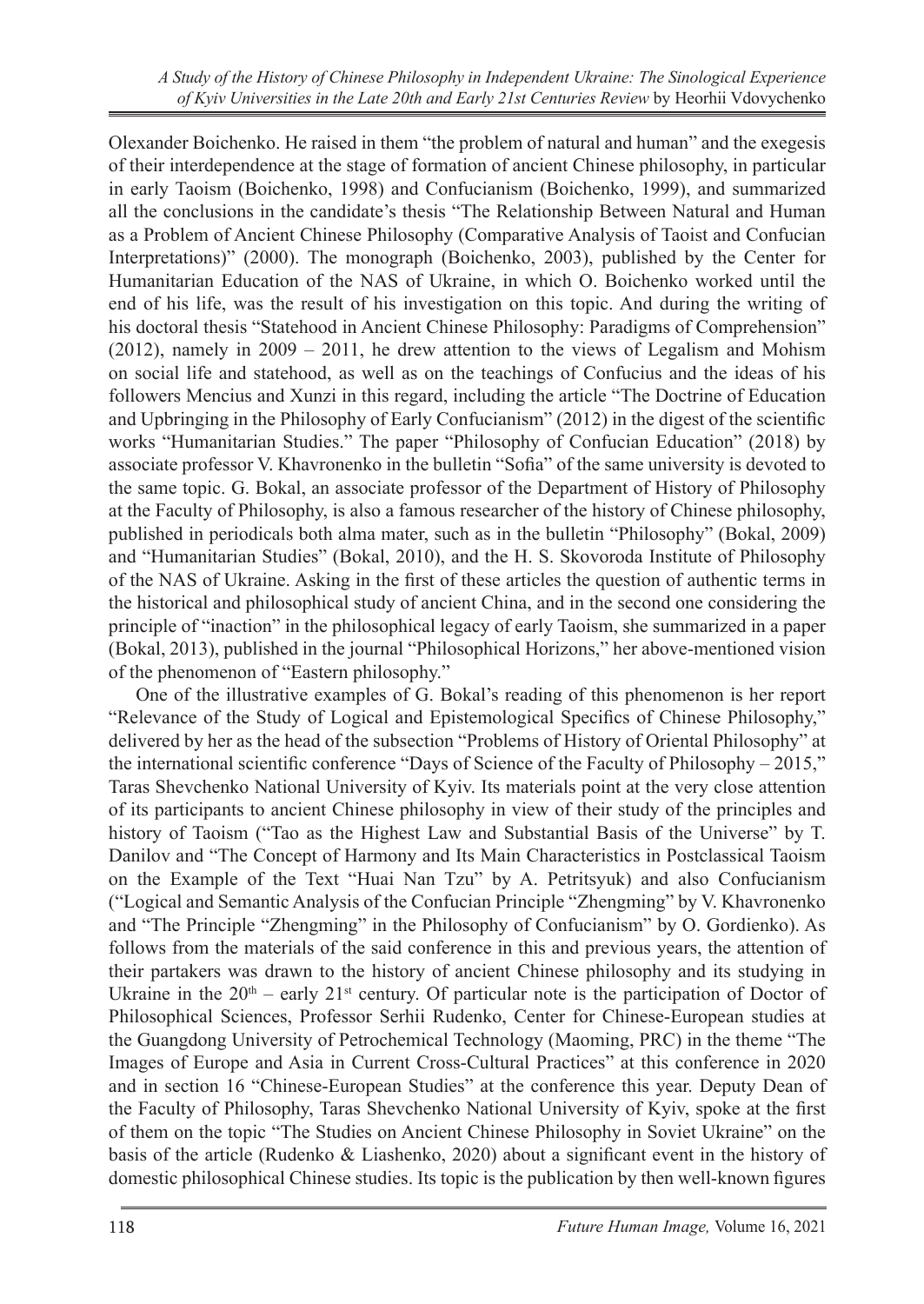of the Kyiv philosophical school of the second half of the  $20<sup>th</sup>$  century from the mentioned university in its publishing house one of the first Ukrainian-language manuals (Dmytrychenko & Shynkaruk, 1958) on the history of ancient Chinese philosophy to the  $10<sup>th</sup>$  anniversary of the origin of the People's Republic of China. As the moderator of the mentioned section 16 at the conference "Days of Science of the Faculty of Philosophy-2021", Taras Shevchenko National University of Kyiv, S. Rudenko made a speech "The Understanding of the Other in Western and Chinese Philosophy" and outlined the project on comparative studies, developed by him in the general framework of the international initiative of PRC The Belt and Road Initiative (BRI).

According to experts, this is the largest geoeconomic project in human history that should consolidate the vast Eurasian space and part of Africa, namely more than 65 countries with a total population of more than 4 billion people (Kiktenko, 2018). It is, simultaneously, a leading global initiative and a serious challenge for the educational and scientific process in Ukraine, the European Union, and the world as a whole. Celebrated in 2019, the  $70<sup>th</sup>$  anniversary of the founding of the People's Republic of China coincided with the celebration in China and Ukraine of the  $25<sup>th</sup>$  anniversary of the establishment of diplomatic relations between them. These two celebrations, which fell on the Year of China in Ukraine, became an important reason for their joint comprehensive assessment of their cooperation in the humanitarian sphere. Undoubtedly, the interaction of the Ukrainian higher school, first of all the Taras Shevchenko National University of Kyiv, and higher educational institutions of both the capital and all the regions, with Chinese friends plays an important role in its gaining momentum. An important guarantee of this, in the context of establishing a permanent, mutually beneficial bilateral partnership between them in all areas of cooperation, is the rapid development of Chinese philosophical studies. The initiators and leaders of it both in the academic and university and in the public spaces of Ukraine were and are graduates and employees of the said university V. Sednev, S. Kostenko, N. Kirnosova, Y. Shekera, G. Bokal, O. Boichenko, S. Rudenko, etc. An unprecedented breakthrough in the field of Oriental studies has been going on in Ukraine for the last three decades thanks to them and their teachers, colleagues and students from the institutes of the NAS of Ukraine and other capital's universities. Our next articles are devoted to their accomplishments in the field of Chinese studies, namely the revival and, in fact, the birth of Ukrainian philosophical Sinology in the postmodern globalized world.

#### **Conclusions**

The results of our research are as follows.

- 1. An important place in the formation of domestic Sinology, which began after Ukraine's independence and had been going on for the last three decades, is occupied by Chinese educational and scientific activities of a number of well-known metropolitan universities, first of the all Taras Shevchenko National University of Kyiv. They jointly develop this one of the leading branches of modern Ukrainian Oriental studies in deep cooperation with the A. Krymskyi Institute of Oriental Studies of the NAS of Ukraine and many domestic and world centers of Sinology.
- 2. All these years, the Institute of Philology and the Faculty of Philosophy of Taras Shevchenko National University of Kyiv have been making a certainly significant contribution to Sinology together with Chinese studies centers of NaUKMA, Kyiv National Linguistic University, V. Hetman Kyiv National Economic University and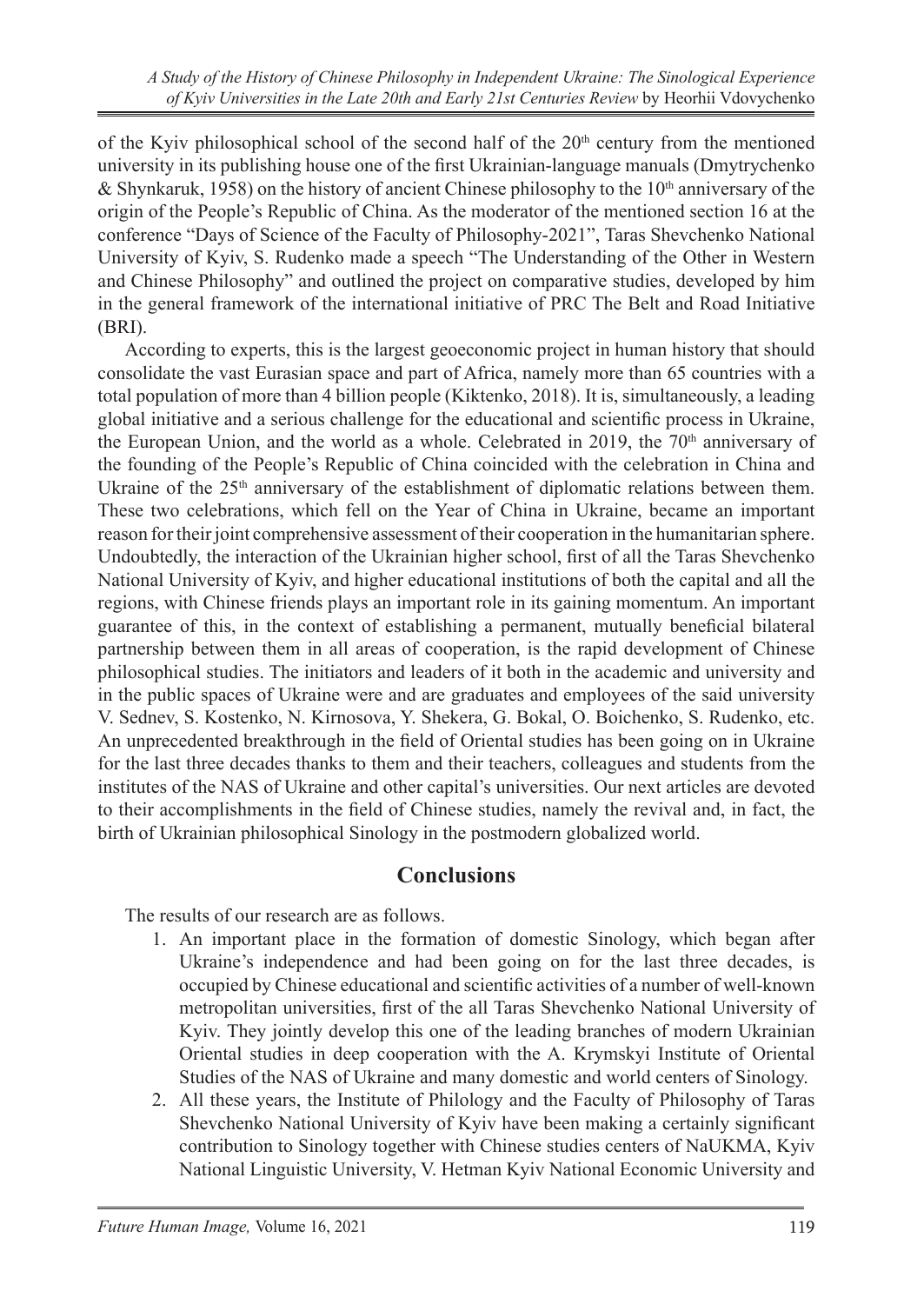Borys Grinchenko Kyiv University. Sinologists of these institutes and faculty, as well as, in particular, members of the NaUKMA Center for Oriental Studies and the ones of the Confucius School of the latter of the mentioned universities, together with the Ukrainian Association of Sinologists and institutes of the NAS of Ukraine, carry out essential philosophical Chinese studies.

- 3. Chinese studies of the Institute of Philology of Taras Shevchenko National University of Kyiv is represented by literary, linguistic, and philosophical works of S. Kiktenko, Y. Shekera, N. Kirnosova and their colleagues, and the relevant studies of the mentioned faculty are researches and projects of O. Boichenko, G. Bokal, S. Rudenko, etc. Their achievements, including the Chinese studies of other famous graduates and professors of this university, especially V. Rezanenko and V. Sednev, largely determine the face of Ukrainian philosophical Sinology and its substantial potential in the international scientific arena.
- 4. The wide and relevant ideological and thematic interdisciplinary intersection of these studies and activities goes from the consideration of the origins of Chinese philosophical education, science and culture to the current stage of their progress. The study of the said scientists is notable for their focus on the evolution of the philosophical foundations of Taoism, Confucianism and Buddhism, mainly their anthropological and ethical aspects, in light of the analysis of the reflection of their guidelines in writing, language, literature and, in general, the whole socio-cultural life of China.

## & **References**

- *A Textbook of Chinese Literature (From Ancient Times to the Third Century AD)* (2008), comp. by Kolomiets N., Shekera Y. Kyiv: "Kyivskyi universytet."
- Boichenko, Olexander (1999) Human Nature as a Problem of Ancient Chinese Philosophy: A Version of Confucius. *Multiversum. Philosophical Almanac*, 5, 3-19.
- Boichenko, Olexander (2003) *Philosophical Anthropology of Ancient China*. Kyiv: Center for Humanitarian Education of the NAS of Ukraine.
- Boichenko, Olexander (1998) The Problem of the Relationship Between Natural and Human in Early Taoism. *Bulletin "Philosophy. Politology", Taras Shevchenko National University of Kyiv*, 27, 8-10.
- Bokal, Ganna (2009) On the Question of Authentic Terms in the Historical and Philosophical Study of Ancient China. *Bulletin "Philosophy", Taras Shevchenko National University of Kyiv*, 91, 15-18.
- Bokal, Ganna (2013) The Meaning of the Definition of "Philosophy of the East" in the Context of Opposition to the European History of Philosophy. *Philosophical Horizons: journal*, 29, 30-38.
- Bokal, Ganna (2010) The Principle of Inaction in the Philosophical Heritage of Early Taoism. *Humanitarian Studies. Taras Shevchenko National University of Kyiv*, 7, 3-10.
- Dmytrychenko, Volodymyr, and Shynkaruk, Volodymyr (1958) *The Development of Philosophical Thought in Ancient China.* Kyiv: Publishing Center of the Kyiv State University named after Taras Shevchenko.
- Kiktenko, Viktor (2002) *Essay on the History of Ukrainian Chinese Studies. XVIII First Half of the XX Century: Researches, Materials, Documents.* Kyiv A. Yu. Krymskyi Institute